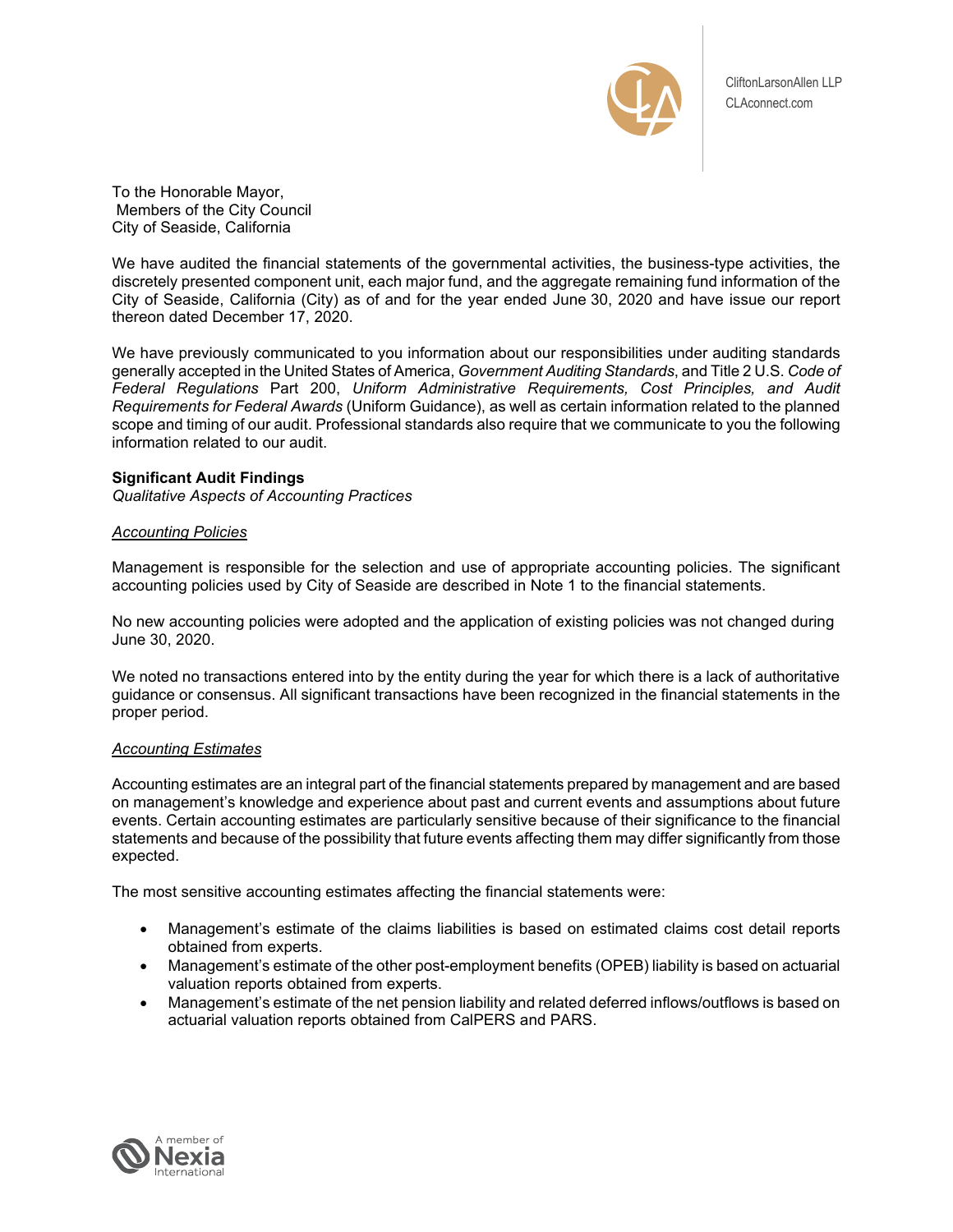We evaluated the key factors and assumptions used to develop the estimates described above and determined that they are reasonable in relation to the basic financial statements taken as a whole and in relation to the applicable opinion units.

## *Financial Statement Disclosures*

Certain financial statement disclosures are particularly sensitive because of their significance to financial statement users. There were no particularly sensitive financial statement disclosures.

The financial statement disclosures are neutral, consistent, and clear.

## **Difficulties Encountered during the Audit**

We encountered no significant difficulties in dealing with management relating to the performance of the audit.

### **Uncorrected Misstatements**

Professional standards require us to accumulate all misstatements identified during the audit, other than those that are clearly trivial, and communicate them to the appropriate level of management. Management did not identify and we did not notify them of any uncorrected financial statement misstatements.

## **Corrected Misstatements**

The following material and immaterial misstatements detected as a result of audit procedures were corrected by management:

 Increase of \$198,955 to claims liability in the internal self-insurance internal service fund to accurately reflect the total estimated tail claims at June 30, 2020.

### **Disagreements with Management**

For purposes of this letter, a disagreement with management is a financial accounting, reporting, or auditing matter, whether or not resolved to our satisfaction, that could be significant to the financial statements or the auditors' report. No such disagreements arose during our audit.

### **Representations Requested from Management**

We have requested certain written representations from management, which are included in the management representation letters dated December 17, 2020 for the City's financial statements.

## **Management's Consultations with Other Accountants**

In some cases, management may decide to consult with other accountants about auditing and accounting matters, similar to obtaining a "second opinion" on certain situations. If a consultation involves application of an accounting principle to the entity's financial statements or a determination of the type of auditors' opinion that may be expressed on those statements, our professional standards require the consulting accountant to check with us to determine that the consultant has all the relevant facts. To our knowledge, there were no such consultations with other accountants.

## **Significant Issues Discussed with Management Prior to Engagement**

We generally discuss a variety of matters, including the application of accounting principles and auditing standards, with management each year prior to engagement as the entity's auditors. However, these discussions occurred in the normal course of our professional relationship and our responses were not a condition to our engagement.